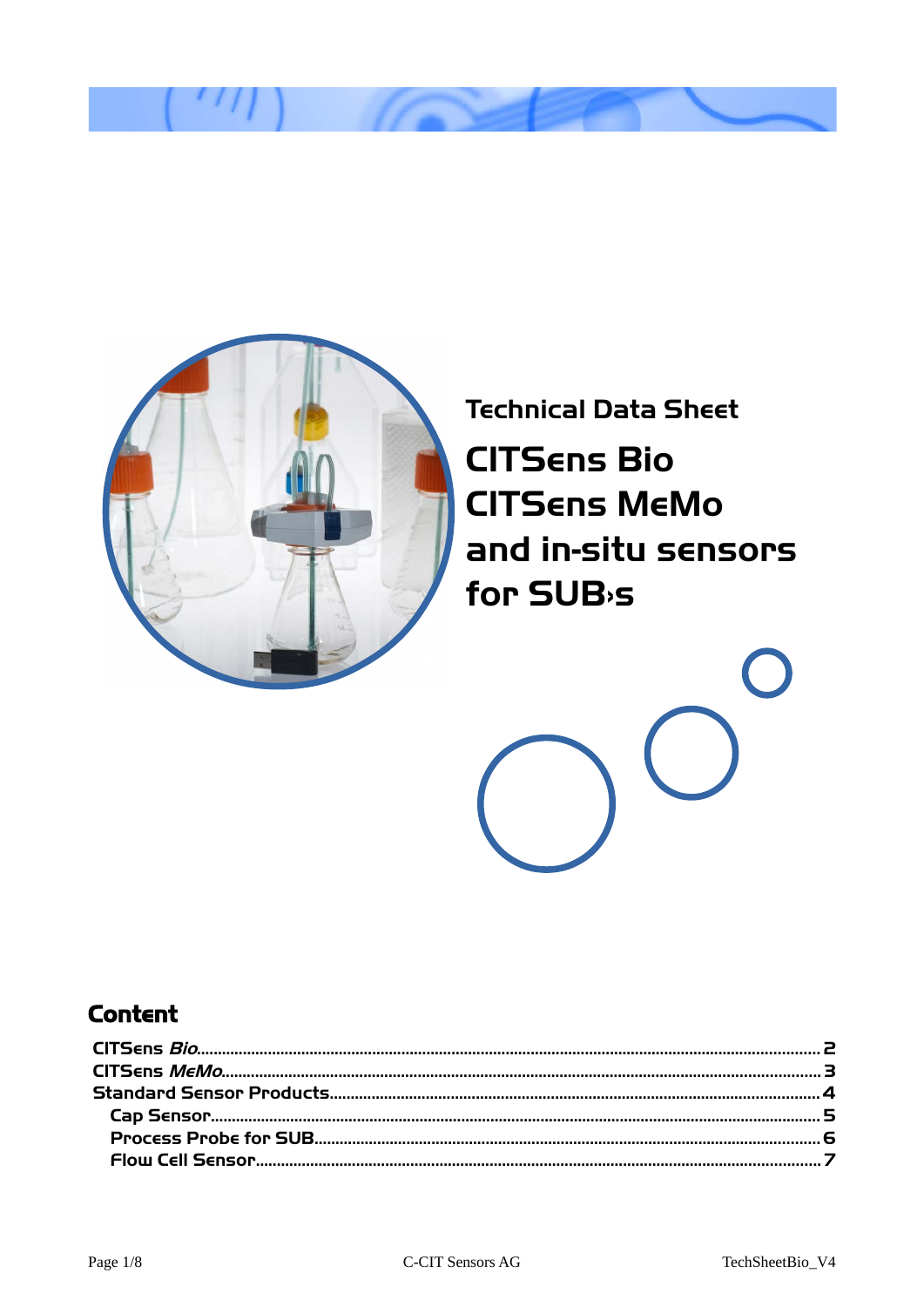

# <span id="page-1-0"></span>**CITSens Bio**



CITSens *Bio* is an electrochemical, enzyme-based **cost, no risk of contamination, in-time** sensor with the capacity to be used in defined cell culture media as well as in complex matrices, e.g. **The single-use sensor part of the system comes as** blood.

The continuous online/in-situ measurement of **custom-manufactured as a cap sensor fitting any** glucose and lactate adds value to cell line, media and **of the mostly used brands of cell culture vessels.** process development projects within the biopharma **The sensors are delivered double packaged and** community. The affordable sensor system is unique **gamma-sterilized and stored at 4 C.**  and delivers real-time information on a culture's

growth behavior and metabolic state at any given time. Data is being generated at a 20 second frequency and continuously sent to a database via wireless communication out of a closed incubator. Using a smartphone, a round the clock observation of your cell culture is here. Through straightforward OPC server connectivity, process control based on the online measured kinetics of glucose consumption and/or lactate generation has become reality.

**The benefits are evident: Easy and fast process development at lowest investment and running information and automation, better science. a standard product (as a reactor probe containing a PG13.5 thread or as a flow cell sensor) or can be**

To be used with our Screen Printed Glucose or Lactate Sensor, Smart disposable Bioreactors, CapSensors, PG 13.5 Plug or flow-cell.

| Delivery               | Gamma irradiated (25 kGy), double packed |                                      |                                                     |                |
|------------------------|------------------------------------------|--------------------------------------|-----------------------------------------------------|----------------|
| <b>Dimension (SPE)</b> | Length:                                  | Tip diameter:<br>Thickness:          | 230 mm or 330 mm<br>$8 \text{ mm}$<br>$0.15$ mm     |                |
| Analytes               | Glucose<br>Precision                     | <b>Measuring range</b><br>Resolution | $0 - 30$ mmol/L<br>$+/- 0.1$ mmol/L<br>$0.1$ mmol/L | $0 - 8.0$ g/L  |
|                        | Lactate<br>Precision                     | Measuring range<br>Resolution        | $0 - 15$ mmol/L<br>$+/-$ 0.1 mmol/L<br>$0.1$ mmol/L | $0 - 1.35$ g/L |
|                        |                                          |                                      |                                                     |                |

### **In-situ Glucose or Lactate Sensor**

| <b>Product Number</b> | <b>Description</b>                 | Pcs / Unit |
|-----------------------|------------------------------------|------------|
| 3002-101              | CITSens Bio Starter Kit & License  |            |
| 3002-1030             | CITSens MeMo Starter Kit & License |            |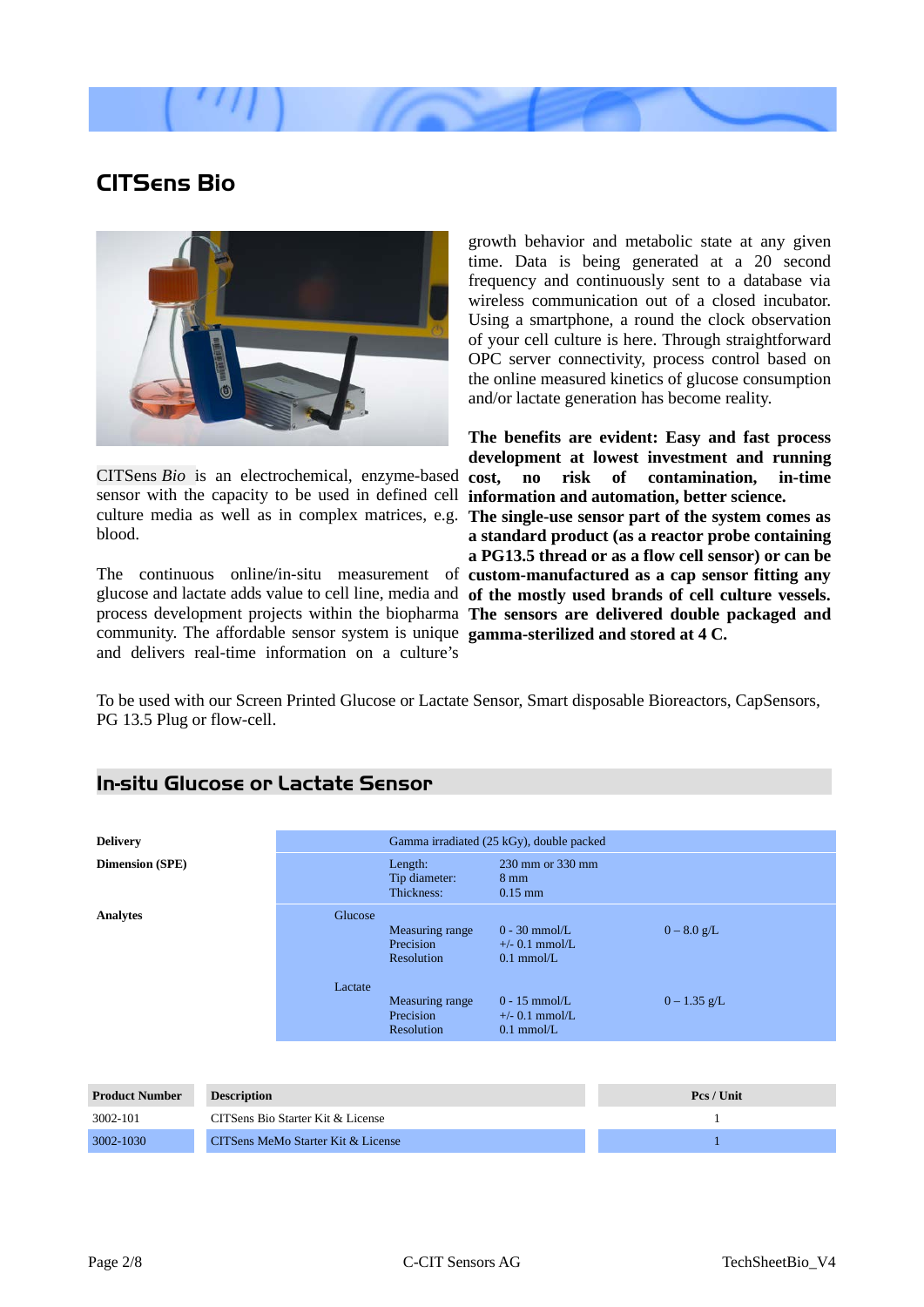

# <span id="page-2-0"></span>**CITSens MeMo**



CITSens *MeMo* is an electrochemical, enzymebased sensor system with the capacity to be used in defined cell culture media as well as in complex matrices,e.g.blood.

The continuous online/in-situ measurement of glucose and lactate on one sensor as offered by CITSens *MeMo* adds value to cell line, media and process development projects within the biopharma community. The affordable sensor system is unique

and delivers real-time information on a culture's growth behavior and metabolic state at any given time. Data is being generated at a 20 second frequency and continuously sent to a database via wireless communication out of a closed incubator. Using a smartphone, a round the clock observation of your cell culture is here. Through straightforward OPC server connectivity, process control based on the online measured kinetics of glucose consumption and lactate generation has become reality.

**The benefits are evident: Easy and fast process development at lowest investment and running cost, no risk of contamination, in-time information and automation, better science.** 

**The single-use sensor part of the system comes as a standard product (as a reactor probe containing a PG13.5 thread or as a flow cell sensor) or can be custom-manufactured as a cap sensor fitting any of the mostly used brands of cell culture vessels. The sensors are delivered double packaged and gamma-sterilized and stored at 4 C.**

To be used with our Screen Printed Glucose or Lactate Sensor, Smart disposable Bioreactors, CapSensors, PG 13.5 Plug or flow-cell.

|          | Length:<br>Tip Diameter:<br>Thickness:     | 230 mm or 330 mm<br>$8 \text{ mm}$<br>$0.15$ mm     |                                          |
|----------|--------------------------------------------|-----------------------------------------------------|------------------------------------------|
|          |                                            |                                                     |                                          |
| Glucose  | Measuring range<br>Precision<br>Resolution | $0 - 30$ mmol/L<br>$+/-$ 0.1 mmol/L<br>$0.1$ mmol/L | $0 - 8.0$ g/L                            |
| Lactate  | Measuring range<br>Precision<br>Resolution | $0 - 15$ mmol/L<br>$+/-$ 0.1 mmol/L<br>$0.1$ mmol/L | $0 - 1.35$ g/L                           |
| pH<br>pH | Measuring range<br>Precision<br>Resolution | $4-9$ pH<br>$+/-$ 0.1 pH<br>$0.05$ pH               |                                          |
|          |                                            | <b>Glucose / Lactate combined</b>                   | Gamma irradiated (25 kGy), double packed |

## **In-situ bi-parametric Glucose & Lactate Sensor**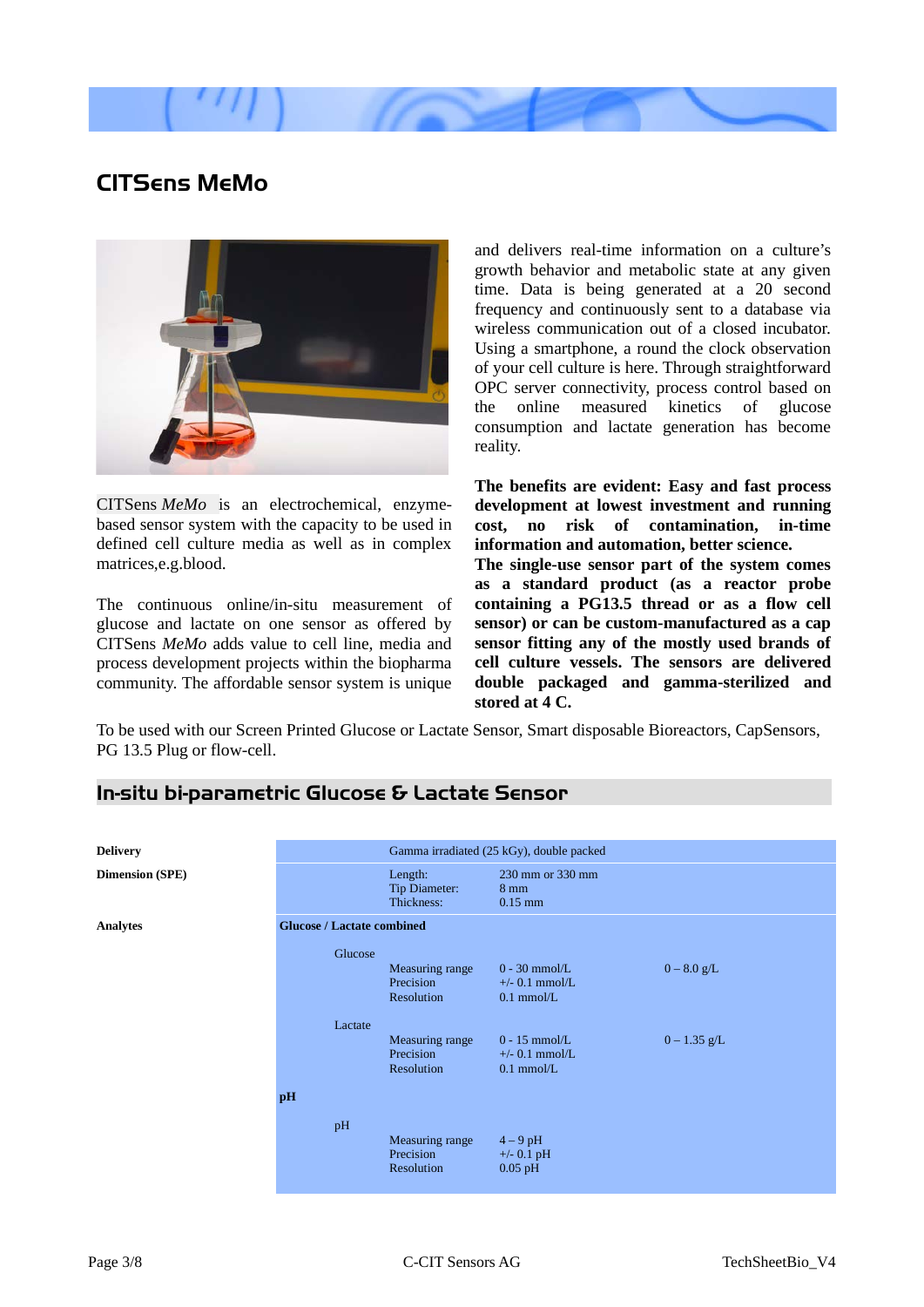

## <span id="page-3-0"></span>**Disposable glucose and lactate sensors for SUB›s**



CITSens *Bio* sensors are based on screen printed electrodes which are coated with an immobilized enzyme. The sensor is built into the respective original cap or finished as a PEEK PG13.5 sensor, double packaged and subsequently sterilized by gamma-irradiation.

For implementation of the system, the CITSens *Bio* sensor is connected to the radio transmitter and put into the cell culture. Data measured are transmitted to a receiver and transferred to the PC by means of LAN / Bluetooth

Information on a culture's growth behavior and metabolic state at any given time. Data is being generated at a 20 second frequency and continuously sent to a database via wireless

communication out of a closed incubator. Using a smartphone, a round the the clock observation of your cell culture is here.

**Continuous and disturbance-free measuring of key metabolic parameters is critical for cell biologists. Cell growth and metabolic activity can be measured instantaneously and such derived data can be used to trigger bioprocess control actions.**

It is not only the sophisticated labs of biopharmaceutical companies who benefit from the features offered by CITSens *Bio* but also the many investigators in the different fields of basic cell biology research. Frequent manual interventions for sample taking or optical examination harm cell cultures and disturb their growth. Negative aspects of disturbing growing cell cultures are:

- lower cell density resulting in lower product yield
- metabolic stress and gene expression due to environmental change (carbon dioxide, temperature, pH Shift, seize of agitation)
- no information on their actual metabolic state by optical inspection
- risk of contamination

**To be used with CITSens Bio or CITSens MeMo**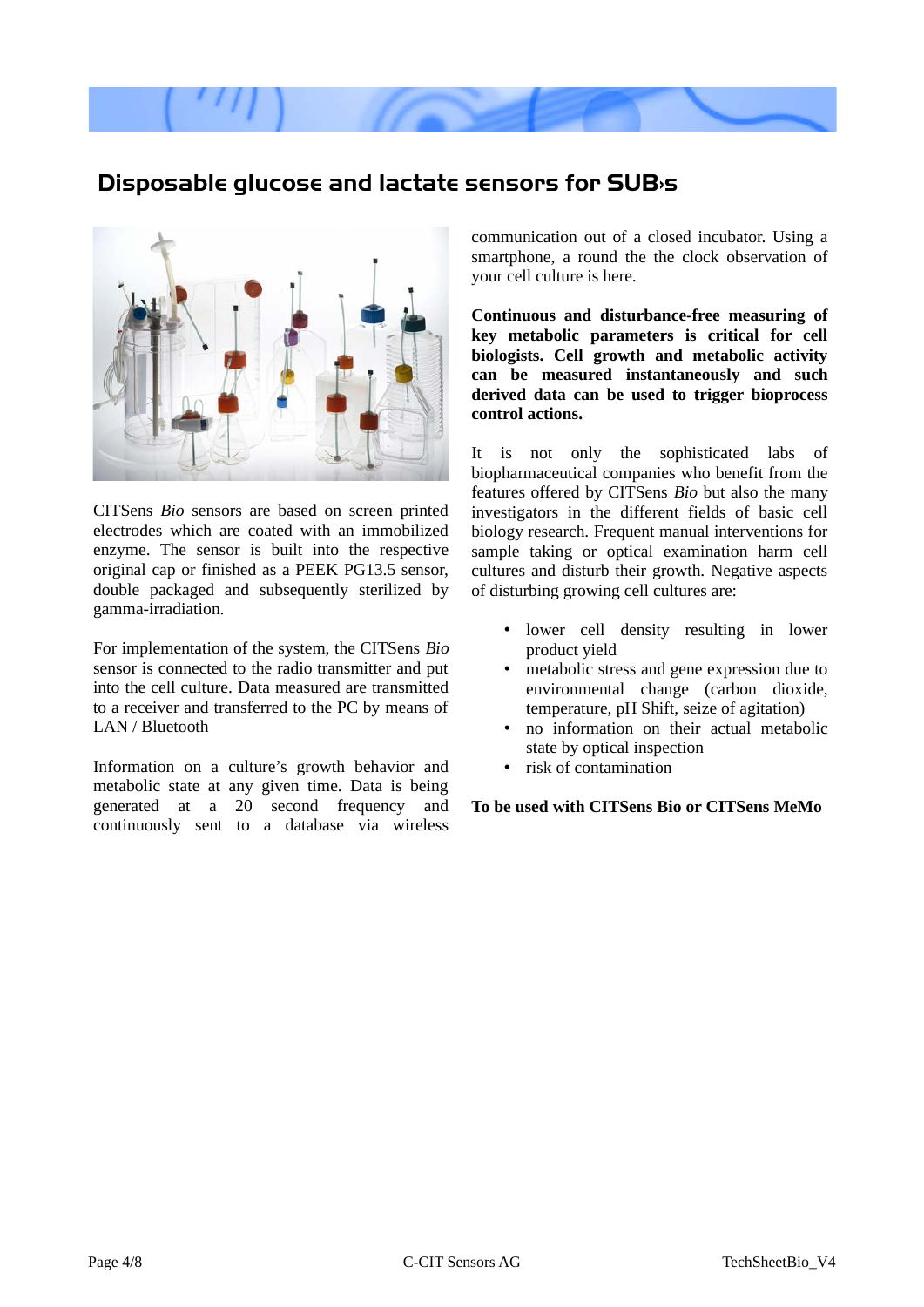

# <span id="page-4-0"></span>**Cap Sensor**



Upon request, C-CIT Sensors manufactures Cap Sensors for applications where cells are cultivated in T-, Shake, Roller and Spinner-Flasks.

#### **Sensor specifications:**

Length: 40 – 300 mm

Material: Polymer (USP Class VI) coated screen printed electrode

| <b>Product Number</b> | <b>Description</b>                                         | Pcs / Unit |
|-----------------------|------------------------------------------------------------|------------|
| 3002-501-HG           | CITSens Bio Glucose sensor with cap for high glucose media | 24 pieces  |
| 3002-501-LG           | CITSens Bio Glucose sensor with cap for low glucose media  | 24 pieces  |
| 3002-501-L            | CITSens Bio Lactate sensor with cap                        | 24 pieces  |
| 3002-501-c-HG/L       | CITSens Bio high Glucose / Lactate combi sensor with cap   | 24 pieces  |
| 3002-501-c-LG/L       | CITSens Bio low Glucose / Lactate combi sensor with cap    | 24 pieces  |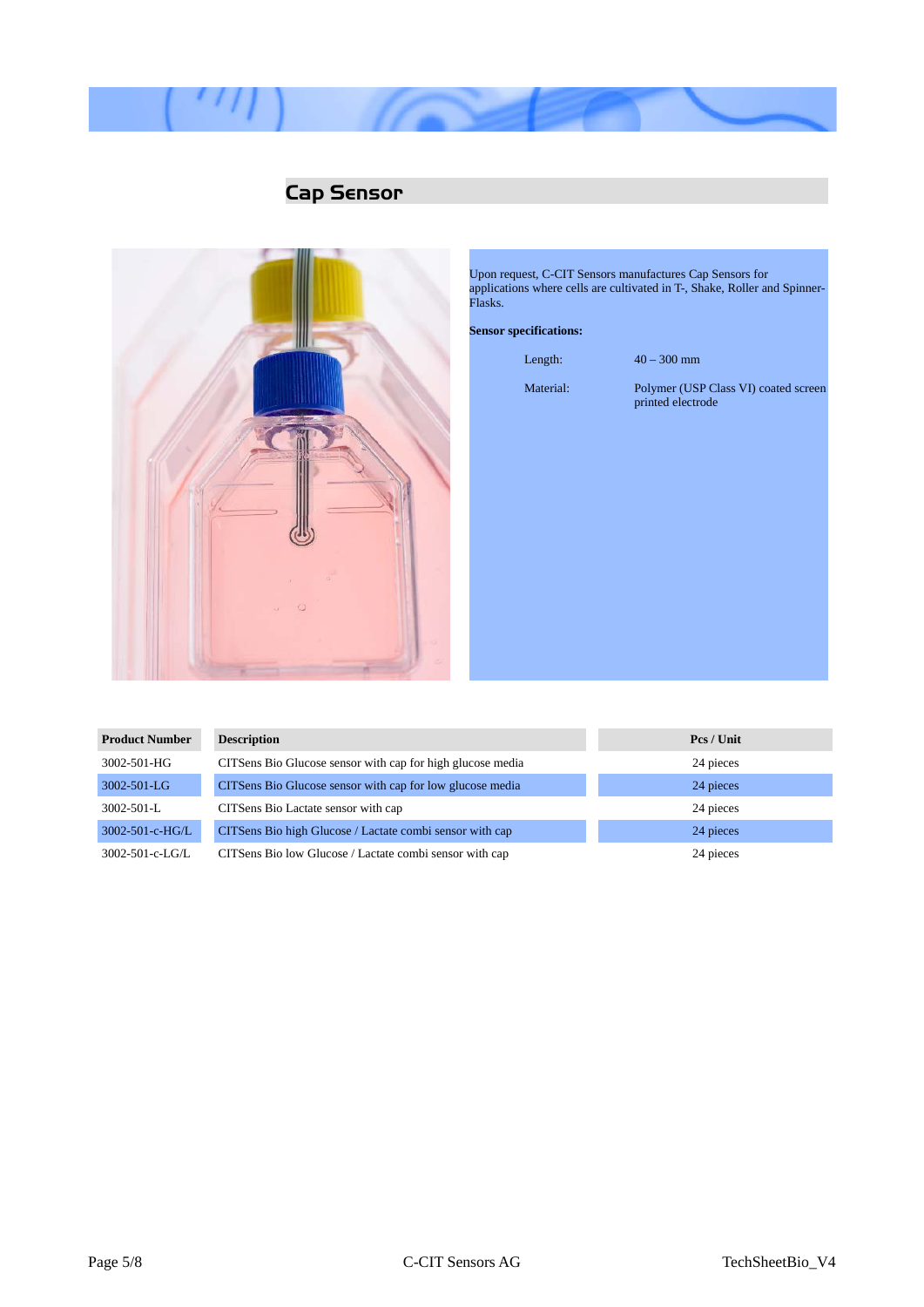

### <span id="page-5-0"></span>**Process Probe for SUB**



The Process Probe is the best choice for any stirred bioreactors.

Through its shape which is based on a standard pH-probe, the Process Probe easily fits into any stirred bioreactor via PG13.5 threaded lid or side ports.

Using PEEK or POM-C as main in-process material, the Process Probe complies with USP VI criteria relevant for cell culture applications.

#### **Sensor specifications:**

Length: 120 & 225 mm other lengths on request

Material: PEEK (USP Class VI) POM-C (USP Class VI)



| <b>Product Number</b> | <b>Description</b>                                       | Pcs / Unit |
|-----------------------|----------------------------------------------------------|------------|
| 3002-511-HG           | CITSens Bio Glucose reactor probe for high glucose media | 12 pieces  |
| 3002-511-LG           | CITSens Bio Glucose reactor probe for low glucose media  | 12 pieces  |
| 3002-511-L            | CITSens Bio Lactate reactor probe                        | 12 pieces  |
| 3002-511-c-HG/L       | CITSens Bio high Glucose / Lactate combi reactor probe   | 12 pieces  |
| 3002-511-c-LG/L       | CITSens Bio low Glucose / Lactate combi reactor probe    | 12 pieces  |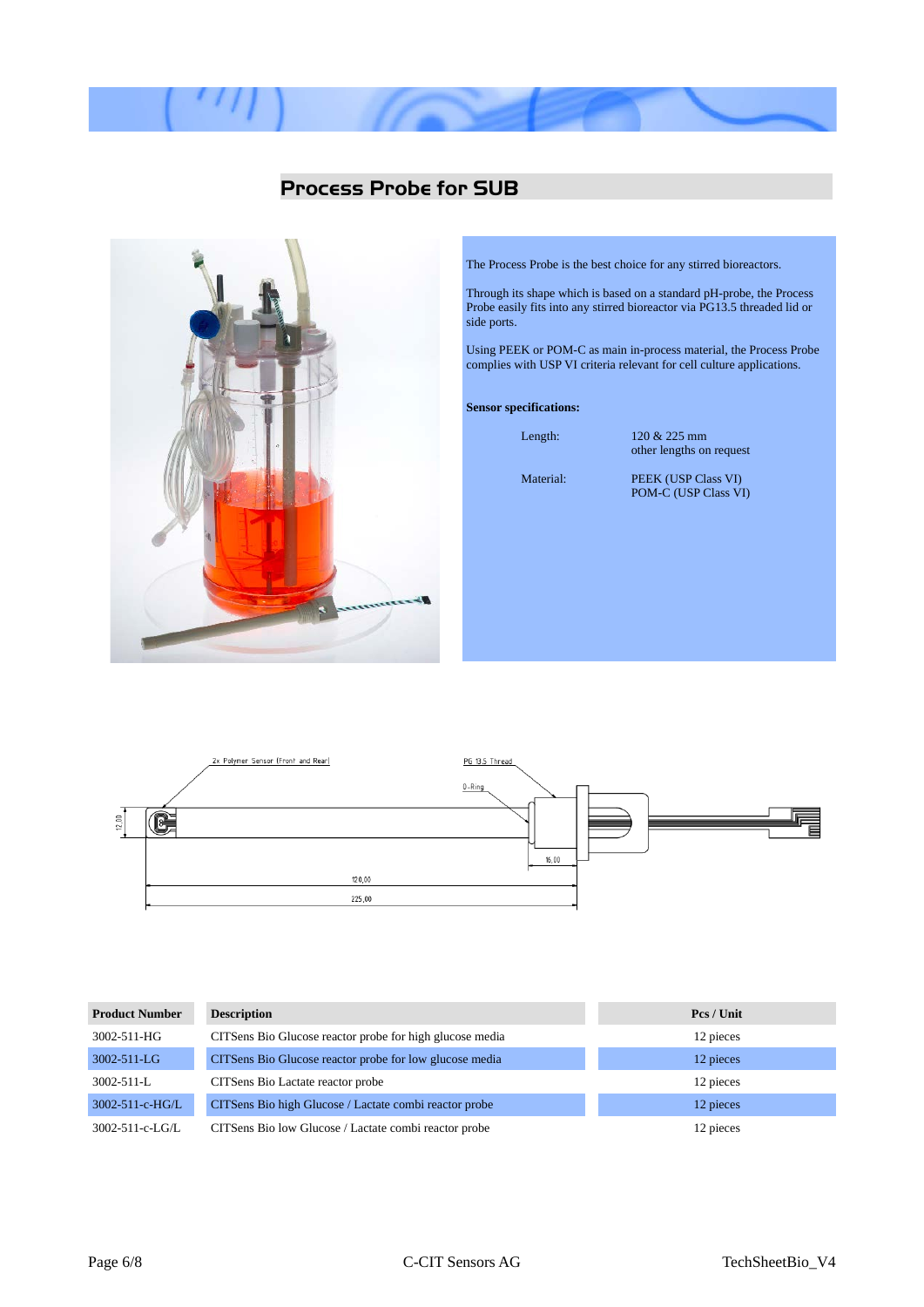

## <span id="page-6-0"></span>**Flow Cell Sensor**



The Flow Through Cell is the best choice for long therm monitoring in tube based reactor systems or any perfusion based bioprocesses.

Designed with a flat bottom without dead volumes, it allows the culture medium to pass through the cell and avoids any cell aggregation in or around the sensor.

#### **Sensor specifications:**

| Length:                       |                        | Given by Flow Through Cell |
|-------------------------------|------------------------|----------------------------|
| Material:                     | <b>PETG</b>            | Polymer (USP Class VI)     |
| Flow-rate:                    |                        | Up to $100 \text{ mL/min}$ |
| <b>Connection to Reactor:</b> |                        |                            |
| LuerLock                      | <b>Inlet</b><br>Outlet | Male<br>Female             |
| C-Flex Tubing                 |                        |                            |



| <b>Product Number</b>  | <b>Description</b>                                         | Pcs / Unit |
|------------------------|------------------------------------------------------------|------------|
| 3002-502-LG            | CITSens Bio Glucose flow cell sensor for low glucose media | 12 pieces  |
| $3002 - 502 - L$       | CITSens Bio Lactate flow cell sensor                       | 12 pieces  |
| $3002 - 502 - c - G/I$ | CITSens Bio Glucose / Lactate combi flow cell sensor       | 12 pieces  |